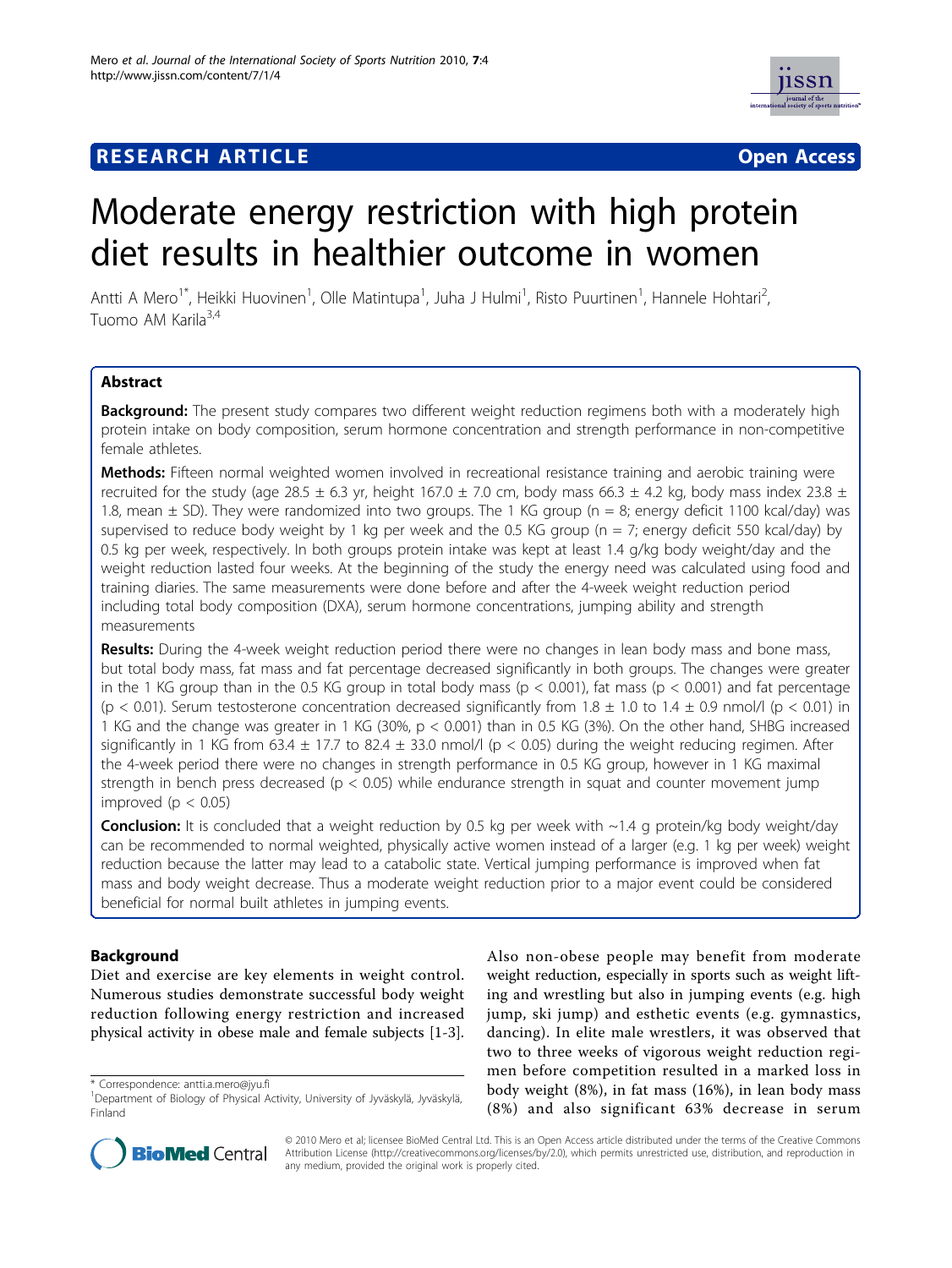testosterone [\[4\]](#page-9-0). In obese females a decrease in serum testosterone concentration during the weight reduction period [[5,6](#page-9-0)] was also observed. A high protein diet is important during weight reduction to hinder lean tissue loss and to focus weight reduction on fat mass [\[7](#page-9-0)]. In high-protein diets, weight loss is initially high due to fluid loss related to reduced carbohydrate (CHO) intake, overall caloric restriction, and ketosis-induced appetite suppression. Beneficial effects on blood lipids and insulin resistance may often be due to the weight loss, not directly to the change in caloric composition. Very highprotein diets with limited CHO and fat for long periods may not be recommended because they may not provide the variety of foods needed to adequately meet nutritional needs, particularly regarding the intake of essential nutrients (e.g. vitamins and minerals) [\[8](#page-9-0)].

It is well established that the utilization of ingested nutrients for energy is inversely related to the thermogenesis of food. This is a phenomenon associated with the energy cost of nutrient absorption, processing and storage [[9\]](#page-9-0). The loss of energy is highest for protein consisting of a 25-30% loss of the ingested energy, followed by CHO with a 6-8% loss and fat with only a 2- 3% loss [[10](#page-9-0),[11](#page-9-0)]. Consequently, a higher thermogenic response following the intake of protein compared to CHO and fat may make some contribution to weight reduction.

Therefore, the purpose of the present study was to examine the effects of a 4-week weight reduction comparing two different energy deficit diets with a moderately high protein intake on body composition, hormone concentration and strength performance in physically active normal weighted women. According to the literature there are no previous studies conducted with these settings in normally built non-competitive female athletes.

# Methods

#### Subjects

Healthy normal weighted young women were recruited for the study that had at least six months history of recreational resistance and aerobic training. The suitability of the volunteers was determined with a questionnaire. The subject was excluded if she was a competitive athlete or she self-reported anorexia nervosa, coronary heart disease, an irregular menstrual cycle or administration of hormonal contraceptives during the last six months. The study was approved by the local University Ethics Committee and the accepted participants ( $n = 15$ ) signed a written consent.

#### Study design

At the beginning of the study the subjects were randomized to two groups: group 1 KG  $n = 8$ ; age 28.0  $\pm$  6.4 yr, height 167.0 ± 6.9 cm, body mass 66.9 ± 4.3 kg, body mass index  $24.0 \pm 1.5$ , and group 0.5 KG n = 7; age 28.9  $\pm$  6.2 yr, height 167.0  $\pm$  7.1 cm, body mass 65.7  $±$  4.0 kg, body mass index 23.6  $±$  2.0; mean  $±$  SD. The group 1 KG (energy deficit 1100 kcal/day) was supervised to reduce body weight by 1 kg per week and the group 0.5 KG (energy deficit 550 kcal/day) by 0.5 kg per week during four weeks, respectively. Vitamin and mineral supplements (but not other e.g. sport drinks, creatine) were allowed and instructed to be used during the study period. Study design is shown in Figure [1.](#page-2-0) Instructions, Familiarization and Weight Reduction

One week before the beginning of the four week diet the subjects had a familiarization session with the exercises used in the strength tests and received general instructions for the study. The subjects kept food and training diaries during the next four days. The food diaries were analyzed using the Micro Nutrica nutrient-analysis software (version 3.11, Social Insurance Institution of Finland). The total energy requirement for each subject was evaluated by calculating resting metabolic rate (RMR) using the Owen formula (RMR =  $795 + 7.18 \times$  weight), which has been shown to be the best equation for normal-weighted women undergoing energy restriction [[12,13\]](#page-9-0). Energy consumed in physical activity was estimated using the internet application EnergyNet (University of Kuopio). The total energy need was  $2340 \pm 170$ kcal for 1 KG and  $2290 \pm 120$  kcal for 0.5 KG. Energy deficit and diet for each subject during the weight reduction period was then evaluated. The group 1 KG (energy deficit 1100 kcal/day, protein at least 1.4 g/kg/ day) was supervised to reduce body weight by 1 kg per week and the group 0.5 KG (energy deficit 550 kcal/day, protein goal at least 1.4 g/kg/day) by 0.5 kg per week during the next four weeks, respectively. The subjects kept food diaries for two days each week and the researchers could then, with the diaries and with morning scale body weights, supervise that body weight was reducing as planned. All subjects were advised to continue their normal recreational resistance training and aerobic training during the weight reduction period which was also controlled each week.

#### Measurements

#### Body composition

Body scale weight was determined in the familiarization session, in the before and after measurements and in every week control with the same electric digital scale. Total body composition was determined using a dualenergy X-ray absorptiometry device (DXA; Lunar Prodigy Densitometer, GE Lunar Corporation, Madison, WI, USA). This method can differentiate bone mineral density (BMD), total percentage fat, total body tissue mass, fat mass, lean mass, bone mineral content (BMC), and total bone calcium with precision errors of 0.62, 1.89, 0.63, 2.0, 1.11, 1.10, and 1.09%, respectively [\[14](#page-9-0)].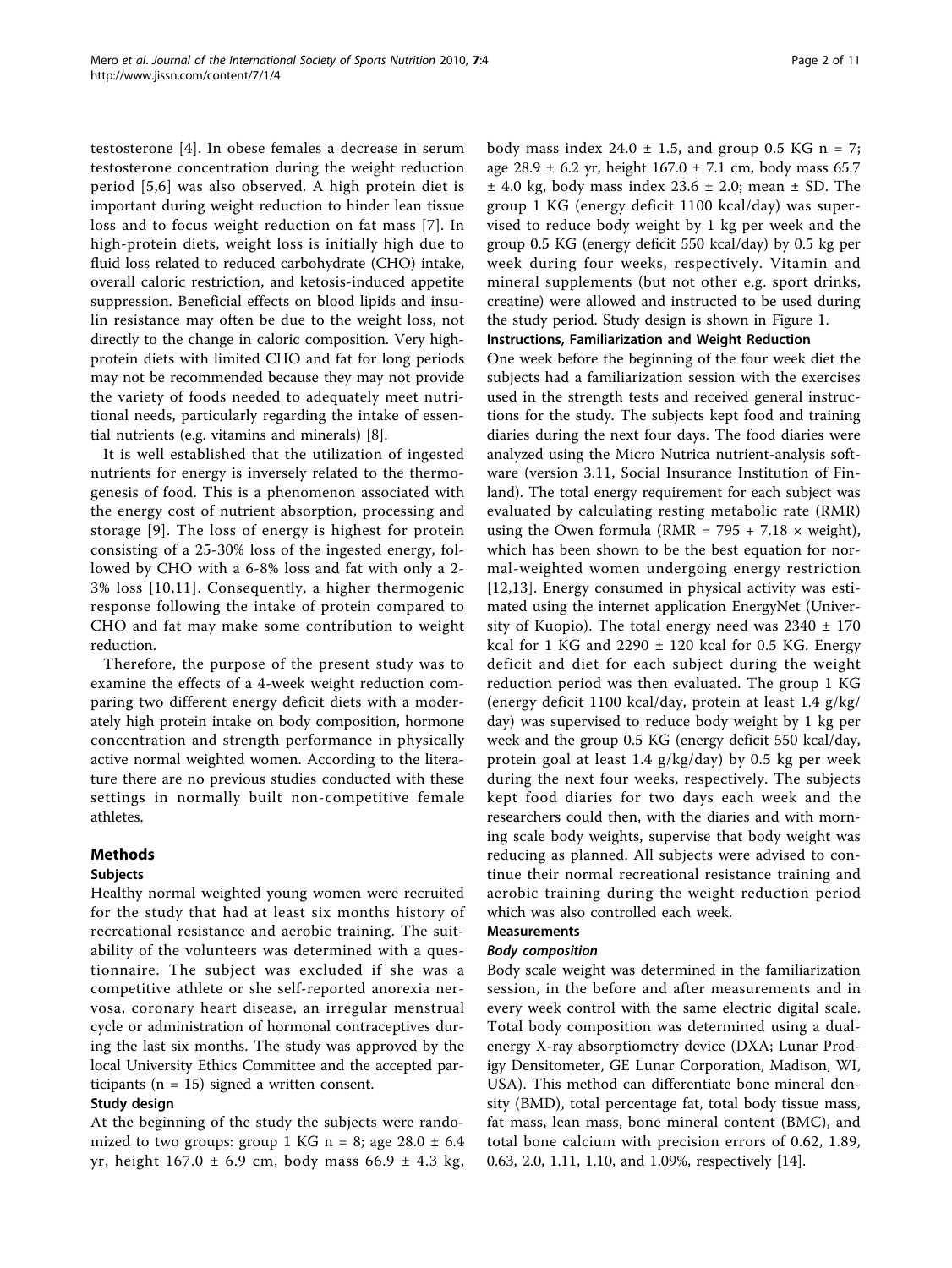<span id="page-2-0"></span>Mero et al. Journal of the International Society of Sports Nutrition 2010, 7:4 http://www.jissn.com/content/7/1/4



#### Blood sampling and hormone analysis

Blood samples were drawn from the antecubital vein for analyze of hemoglobin, serum total testosterone, sexhormone-binding globulin (SHBG), cortisol and dehydro-epiandrosterone sulfate (DHEAS) and pH were drawn on the morning of both measurement days after a 12 h fast. The intervention time interval was exactly 4 weeks for everyone so the menstrual cycle was in the same phase. The samples were taken in the sitting position two times with 30 minutes in between measurements. Serum samples were kept frozen at -80°C until assayed.

Two milliliters of blood was taken in K2 EDTA tubes (Terumo Medical Co., Leuven, Belgium) for measurements of hemoglobin concentration with a Sysmex KX 21N Analyzer (Sysmex Co., Kobe, Japan). The intraassay coefficient of variation (CV) is 1.5% for hemoglobin.

For the determination of serum hormone concentrations five milliliters of blood was taken and the concentrations were analyzed by an immunometric chemiluminescence method with Immulite® 1000 (DPC, Los Angeles, USA). The sensitivity of the assay for serum testosterone is 0.5 nmol/l, for SHBG 0.2 nmol/l, for cortisol 5.5 nmol/l and for DHEAS 0.08 μmol/l. Coefficient of variations are 8.3% for testosterone, 5.0% for SHBG, 6.1% for cortisol and 8.8% for DHEAS. Free testosterone was calculated from total testosterone and immunoassayed SHBG concentrations [[15,16\]](#page-9-0).

pH was analyzed with Nova Biomedical STAT Profile pHOX Plus L Blood Gas Analyzator (Nova Biomedical, Waltham, MA, USA). The intra-assay CV is 0.1% for pH. All results are presented as the mean value of two samples described earlier.

#### Strength tests

Maximum strength (1RM) was measured in bench press with a free barbell and in full squat using a Smith machine. Strength endurance was measured performing as many repetitions as possible using a 50% load of 1RM in both bench press and in full squat. Jumping ability was measured using a counter movement jump (CMJ) on a contact mat with a clock [[17](#page-9-0)]. The test

order was as follows: CMJ, bench press 1RM, bench press strength endurance, full squat 1RM, and full squat strength endurance. Recoveries between trials were from three to five minutes in each test and at least five minutes between different tests. Continuous verbal encouragement was given during all test performances.

# **Training**

The subjects kept training diaries during the 4-week study period and they were analyzed every week in order to be sure that the subjects continued their individual normal recreational aerobic and resistance training. General mood

The subjects completed a 5-point Likert-like scale questionnaire at the end of the weight loss regimen. The questionnaire consisted of questions on alertness, general mood and self-confidence.

#### Statistical Analyses

The independent t-tests, the Pearson's correlation coefficients and a regression analysis were used for statistical analysis and  $p \leq 0.05$  value was considered statistically significant.

# Results

# Energy intake

Both energy intake and protein intake were similar in the groups during the 4-week weight reduction period (average of eight days) and were  $1330 \pm 176$  kcal and 99  $\pm$  21 g (~1.5 g/kg body weight/day) in the 0.5 KG group and 1036  $\pm$  234 kcal and 91  $\pm$  17 g (~1.4 g/kg body weight/day) in the1 KG group, respectively. Also carbohydrate and fat intake were similar in the groups (carbohydrates  $156 \pm 25$  g in 0.5 KG and  $115 \pm 35$  g in 1 KG, fat  $33 \pm 5$  g in 0.5 KG and  $23 \pm 20$  g in 1 KG).

#### Hemoglobin

Hemoglobin was  $124 \pm 7$  g/l and  $127 \pm 5$  g/l in 0.5 KG before and after the 4-week period. The respective concentrations in 1 KG were  $130 \pm 11$  g/l and  $134 \pm 7$  g/l. There were no significant differences between the groups.

# pH

After the 4-week weight reduction period pH increased from 7.43  $\pm$  0.04 to 7.48  $\pm$  0.03 (p = 0.05) in 0.5 KG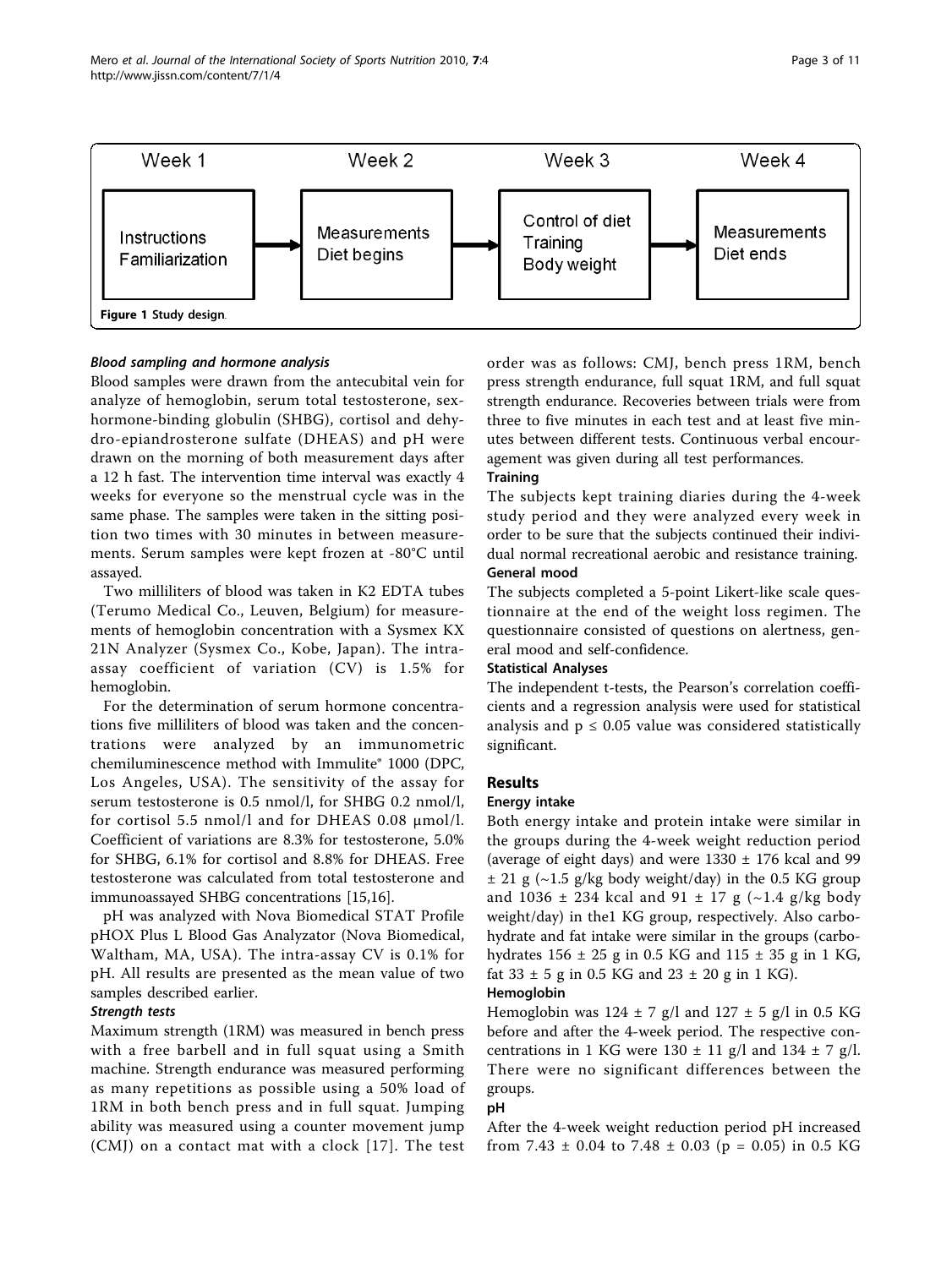and in 1 KG from 7.44  $\pm$  0.03 to 7.46  $\pm$  0.04 (p = 0.19). The difference between the groups did not reach statistical significance ( $p = 0.23$ ).

#### **Training**

The groups trained similarly. During the 4-week period the average training for all subjects per week was as follows: 90 minutes resistance training (body pump, circuit, weight training), 110 minutes aerobic training (running, cycling, aerobics) and very low aerobic training (brisk walking, vacuuming) for 280 minutes.

# Body composition

Total body mass (Figure [2a, b\)](#page-4-0) and fat mass (Figure [3](#page-5-0)) decreased in the 1 KG group ( $p < 0.001$ ) and in the 0.5 KG group ( $p < 0.01$ ). The change was greater in 1 KG than in 0.5 KG in both cases ( $p < 0.01$ ). There were no changes in lean body mass or bone mass.

# Hormone concentrations

Serum total testosterone concentration decreased significantly from  $1.8 \pm 1.0$  to  $1.4 \pm 0.9$  nmol/l (p < 0.01) in 1 KG and the change was greater ( $p < 0.05$ ) in 1 KG than in 0.5 KG (Figure [4](#page-5-0)). On the other hand, serum SHBG concentration increased in 1 KG from 63.4 ± 17.7 to 82.4  $\pm$  33.0 nmol/l (p < 0.05) during the weight reducing regimen. The change in the 0.5 KG group did not reach the level of statistical significance (Figure [5](#page-6-0)). Serum free testosterone decreased significantly only in 1 KG (p < 0.01) and the change was relatively greater ( $p < 0.05$ ) in 1 KG than in 0.5 KG (Figure [6](#page-6-0)). There were no differences in serum cortisol or DHEAS concentration within or between the groups. The cortisol concentration was 577 ± 162 nmol/l in 0.5 KG and 496 ± 183 nmol/l in 1.0 KG before the weight loss. After the weight loss the concentration was  $581 \pm 205$  nmol/l in 0.5 KG and 568 ± 170 nmol/l in 1.0 KG. The DHEAS concentration was  $4.8 \pm 2.4 \text{ }\mu\text{mol/l}$  in 0.5 KG and  $5.4 \pm 5.0 \text{ }\mu\text{mol/l}$  in 1.0 KG before the period. After the weight loss the concentration was  $4.9 \pm 2.3$  μmol/l in 0.5 KG and  $5.6 \pm 3.0$ μmol/l in 1.0 KG.

#### Correlations

The percentage change in serum testosterone concentration correlated significantly with the percentage change in body mass ( $r = 0.55$ ,  $p = 0.033$ ) and with the percentage change in fat mass ( $r = 0.52$ ,  $p = .045$ ). Also regression equations are shown (Figure [7A](#page-7-0) and [7B](#page-7-0)).

#### Strength performance and jumping ability

There were no differences in performance changes between 1 KG and 0.5 KG after the 4-week period but in 1 KG maximal strength in bench press decreased (p  $<$  0.05) and CMJ improved (p  $<$  0.02) (Table [1\)](#page-7-0).

#### General mood

In 0.5 KG, 57% of the subjects ( $n = 4/7 = 4$  subjects from 7 subjects) reported that they had more alertness in work/studying and training during the weight loss regimen. Similarly in 1.0 KG, 44% of the subjects  $(n =$ 

3/8) reported that they had more alertness in school and only 25% reported that they had more alertness during training. Furthermore in 1.0 KG, 50% of the subjects ( $n = 4/8$ ) reported that they had felt less alertness during training when no one in 0.5 KG gave such an answer ( $n = 0/7$ ). The subjects in 0.5 KG also reported better general mood and no one from this group reported any kind of anxiety when  $37.5\%$  (n = 3/8) in 1.0 KG reported that they were more anxious and felt more tired than usual. Almost everyone in both groups was satisfied with the weight loss and thought that they looked better after the weight loss ( $n = 14/15$ ).

# **Discussion**

#### Main results

We were able to demonstrate significant changes in body composition after a 4-week weight reduction regimen as total body weight, fat mass and fat percentage decreased in both groups. The changes were significantly greater in the 1 KG group than in the 0.5 KG group. Serum total and free testosterone concentrations decreased significantly in 1 KG, though the change was greater in 1 KG than in 0.5 KG. On the other hand, SHBG increased significantly in 1 KG group during the weight reduction regimen. After the 4-week period there were no changes in strength performance in 0.5 KG but in 1 KG maximal strength in bench press decreased whereas endurance strength in squat and CMJ improved.

#### Diet composition and body composition

We were successful in diet intervention in both groups in decreasing carbohydrates and fat and in increasing protein intake as calculated from the 8-day food records during four weeks. The daily amounts of carbohydrates (115-156 g) and fat (23-33 g) consumed were very small and the protein intake was moderately high in both groups (91-99 g). The total energy need calculated at the beginning of the study was 2340 kcal for 1 KG group and 2290 kcal for 0.5 KG group and during the weight reduction period energy intake was 1036 kcal for 1 KG and 1330 kcal for 0.5 KG. Healthcare professionals have suggested that women should have a minimum of 1200 kcal per day during a weight reduction period which means that our 1 KG group was slightly below the limit [\[8](#page-9-0)]. Consequently, it means that caloric restriction was 56% in the 1 KG and 42% in the 0.5 KG group which resulted in body weight decreases of 4.6 kg and 2.5 kg, respectively. Although it should be noted that enough essential fatty acids, vitamins and minerals were planned to be contained in each diet it is possible that some subjects were undernourished in these nutrients even though they were advised to use vitamin and mineral supplements. This should be taken into account when planning longer lasting weight reduction programs [[8\]](#page-9-0).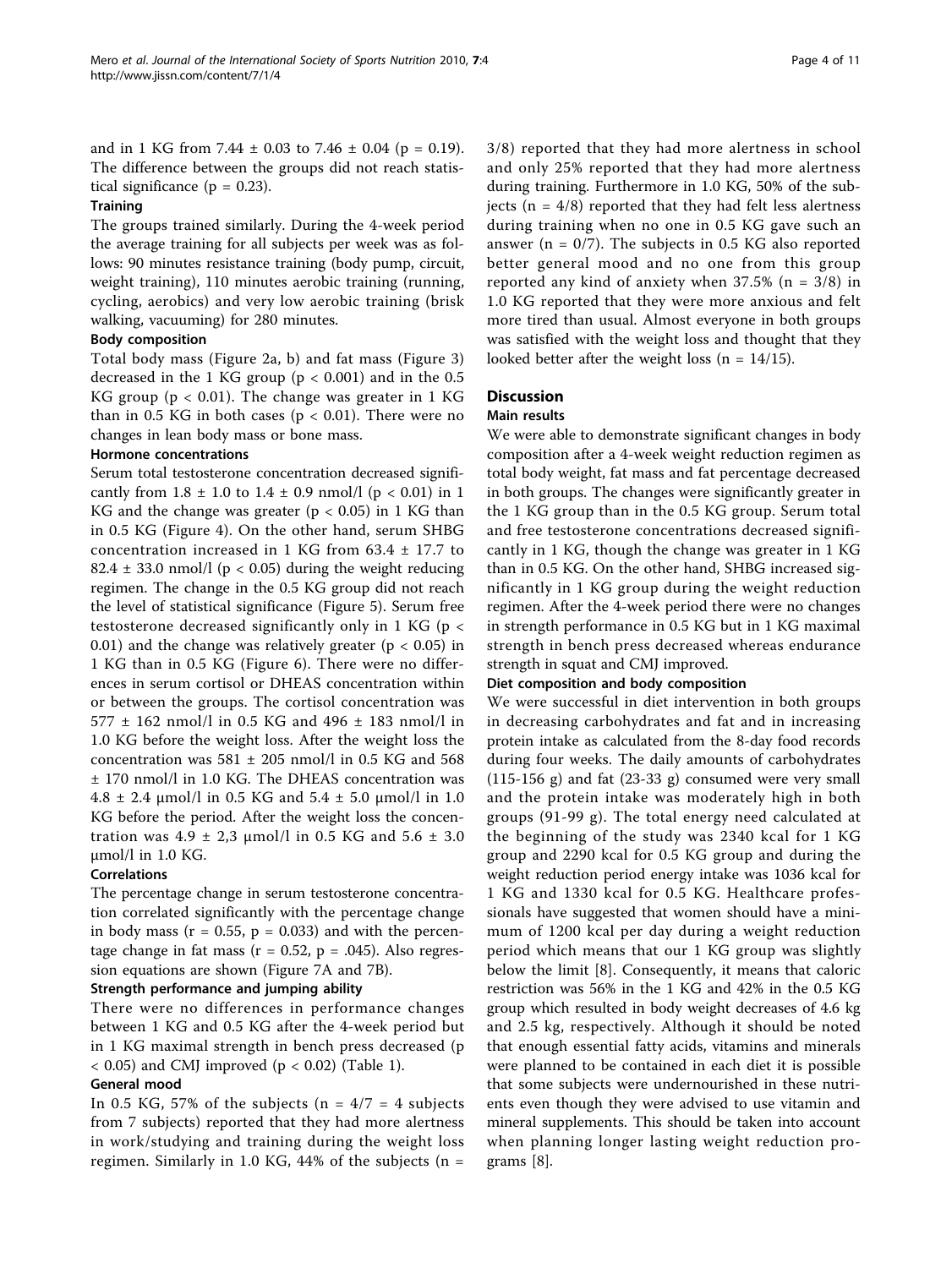Hemoglobin concentration remained the same in both groups during the study although there might be some fluid decrease induced by the diet. Blood pH increased in both groups but only significantly in the 0.5 KG group (from 7.43 to 7.48). This could be explained by markedly decreased carbohydrate intake (especially sugar and wheat) and increased intake of fruits and vegetables which could lead to an enhanced amount of bases [[18](#page-9-0)], although the amount of protein consumed (acidotic) was quite high (1.4 g/kg body weight/day). Metabolic acidosis has been linked to muscle wasting in obese subjects who were acidotic due to weight

reduction diets [\[19,20](#page-9-0)]. The correction of the acidosis has been shown to reverse the muscle wasting in that condition [[21,22](#page-9-0)]. According to a recent study by Dawson-Hughes et al. [[23](#page-9-0)], higher intake of foods rich in potassium, such as fruit and vegetables, may favor the preservation of muscle mass in older men and women. In the present study muscle mass was remained the same during the study and the elevated pH was probably due to that.

The present results show that weight reduction with a high protein diet markedly decreased fat mass in both groups (-2.0 kg in 0.5 KG and -3.8 kg in 1 KG) which is

<span id="page-4-0"></span>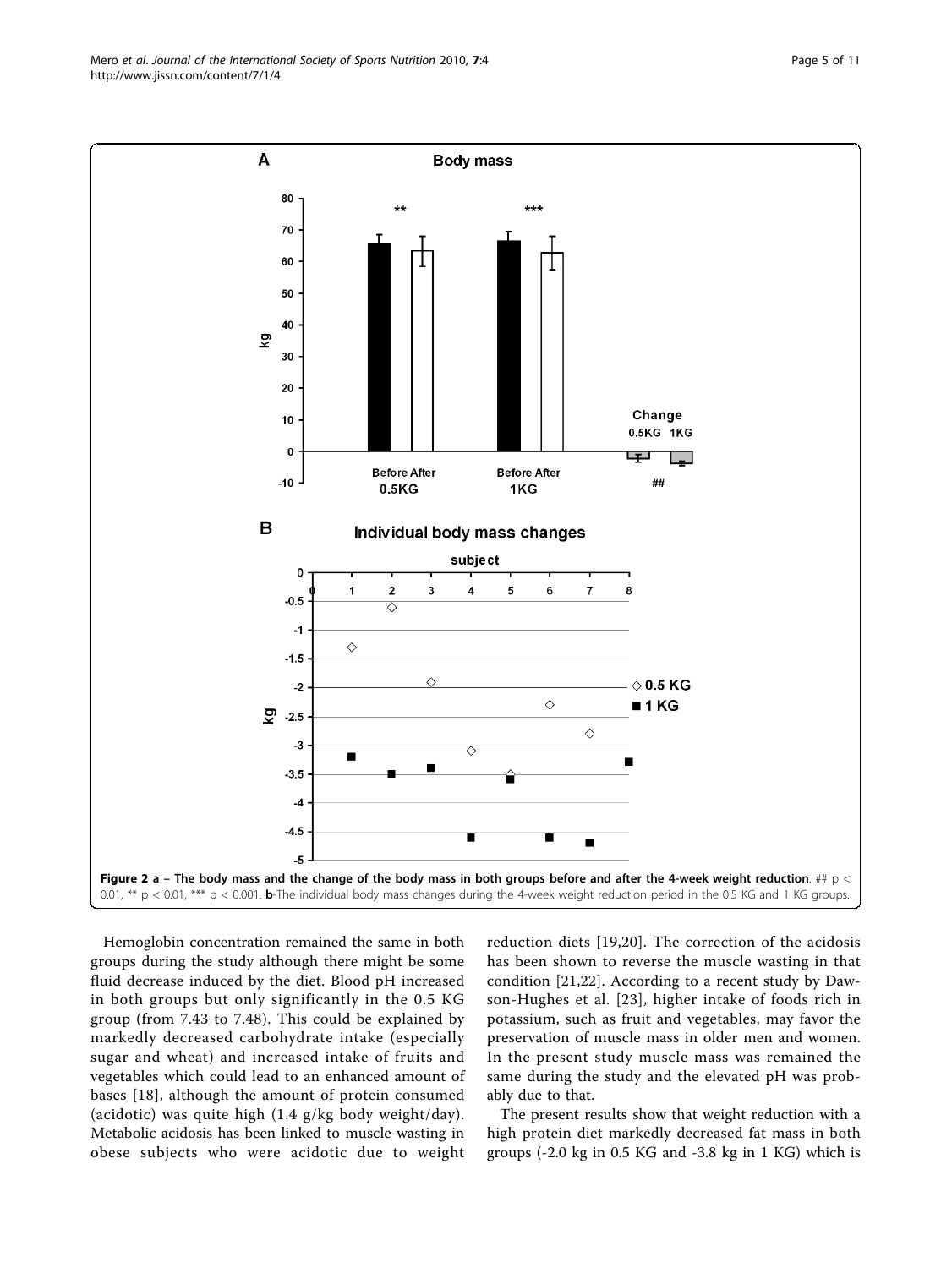<span id="page-5-0"></span>![](_page_5_Figure_2.jpeg)

![](_page_5_Figure_3.jpeg)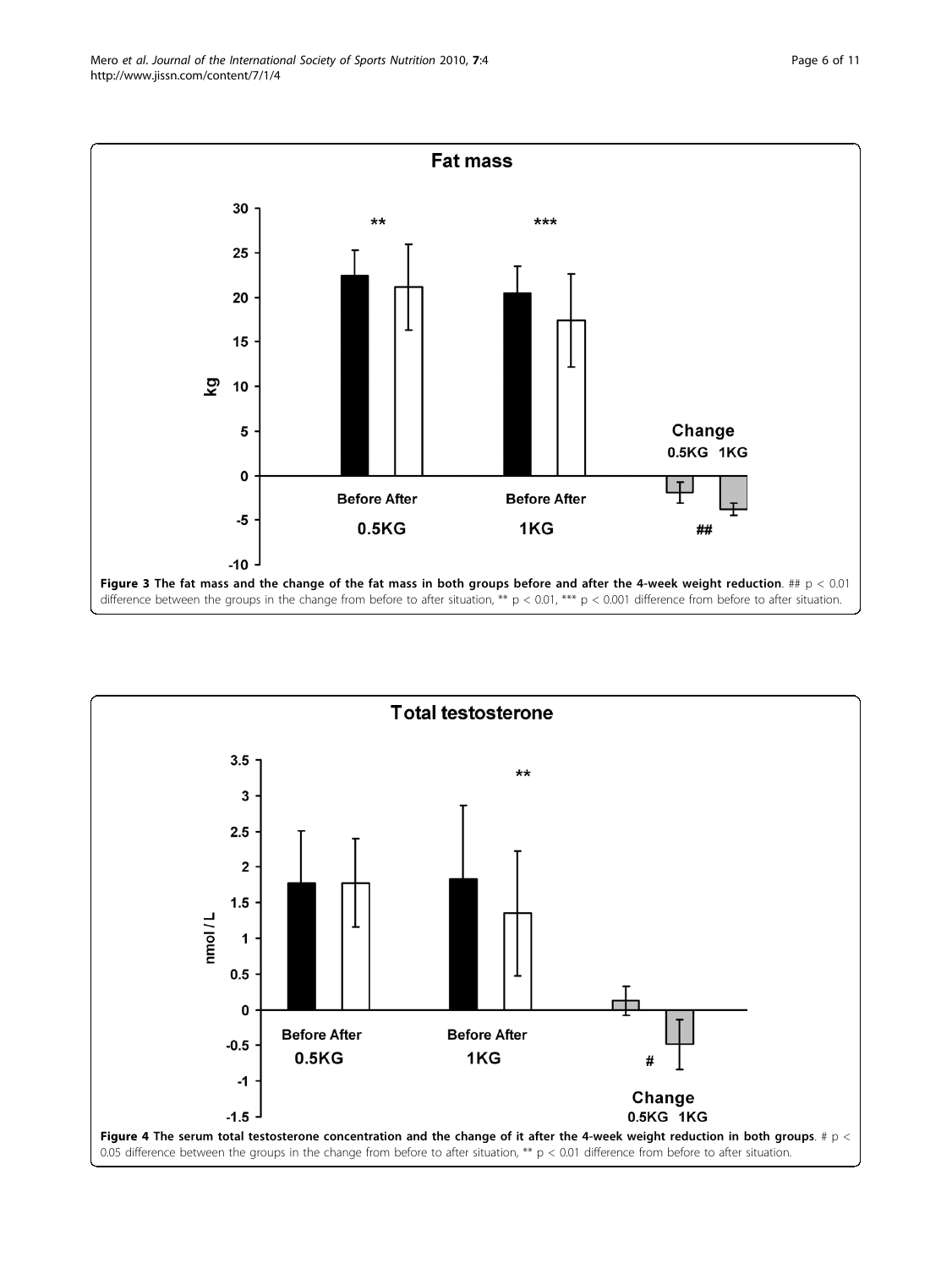<span id="page-6-0"></span>![](_page_6_Figure_1.jpeg)

![](_page_6_Figure_2.jpeg)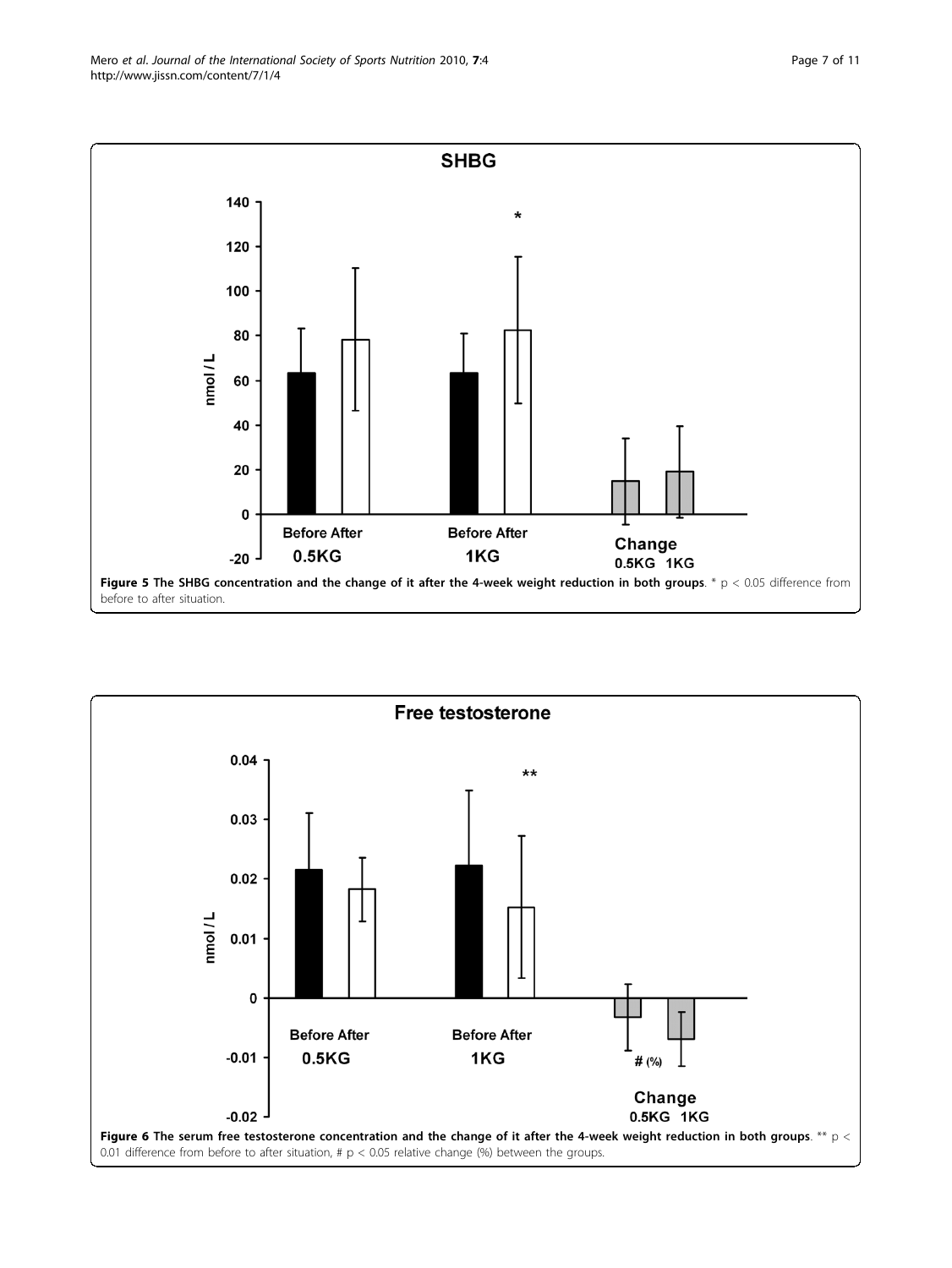Data are means ± SDs. 1RM = one repetition maximum, ME = muscle endurance (repetitions × load), CMJ = counter-movement jump

<span id="page-7-0"></span>![](_page_7_Figure_2.jpeg)

|  | Table 1 Characteristics of physical performance (mean $\pm$ SD) |  |  |
|--|-----------------------------------------------------------------|--|--|
|  |                                                                 |  |  |

| Variable                                | <b>Before</b>   | After           | Before vs. after $(p =)$ | Sign. in change 0.5 KG vs. 1 KG ( $p =$ ) |
|-----------------------------------------|-----------------|-----------------|--------------------------|-------------------------------------------|
| Bench press (kg) 1RM 0.5 KG             | $31.1 \pm 8.8$  | $31.1 \pm 8.8$  | 1.00                     | 0.10                                      |
| Bench press (kg) 1RM 1 KG               | $36.3 \pm 7.1$  | $34.7 \pm 6.3$  | 0.05                     |                                           |
| Bench press ME 0.5 KG(reps $\times$ kg) | $502 \pm 200$   | $481 \pm 190$   | 0.35                     | 0.44                                      |
| Bench press ME 1 KG (reps $\times$ kg)  | $657 \pm 175$   | $661 \pm 203$   | 0.87                     |                                           |
| Squat 1RM (kg) 0.5 KG                   | $61.8 \pm 24.1$ | $63.9 \pm 24.5$ | 0.25                     | 0.49                                      |
| Squat 1RM (kg)<br>1 KG                  | $58.8 \pm 13.6$ | $59.7 + 14.6$   | 0.20                     |                                           |
| Squat ME 0.5 KG (reps $\times$ kg)      | $991 \pm 545$   | $1003 \pm 556$  | 0.93                     | 0.16                                      |
| Squat ME 1 KG (reps $\times$ kg)        | $1460 \pm 1076$ | $1956 \pm 1733$ | 0.11                     |                                           |
| CMJ 0.5 KG (cm)                         | $43.7 \pm 5.9$  | $45.0 + 6.7$    | 0.12                     | 0.75                                      |
| $CMJ$ 1 KG $(cm)$                       | $46.0 \pm 2.4$  | $47.0 \pm 3.0$  | 0.02                     |                                           |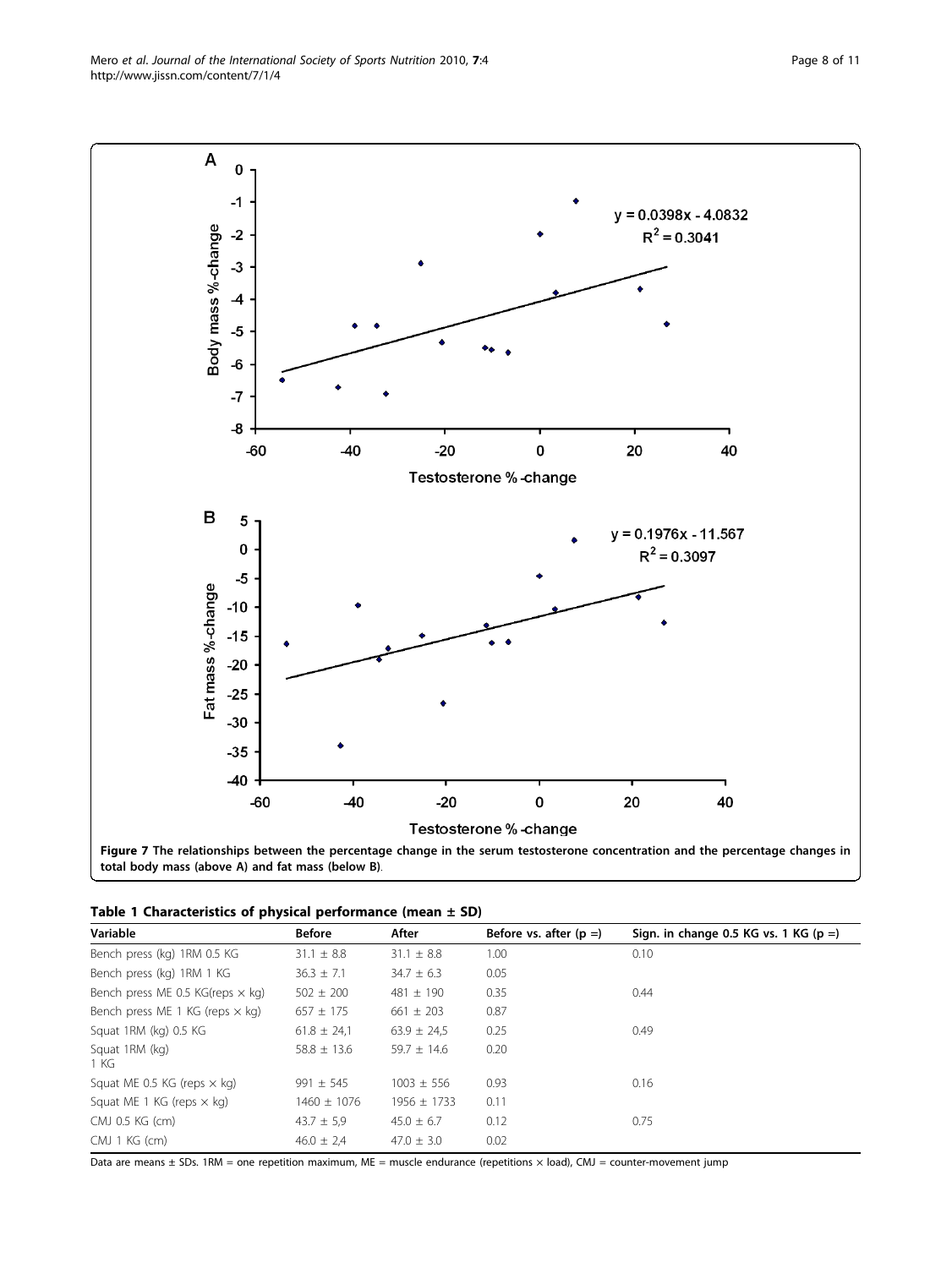concordant with findings reported by Layman et al. [\[7](#page-9-0)]. Their daily diet regimen included less than 150 g carbohydrates and protein over 1.4 g/kg. The fat decrease in our normal weighted women was almost the same as the total decrease in body weight. A small part of the weight reduction is probably due to decreased body fluids, because weight loss is initially high due to fluid loss related to reduced carbohydrate intake, reduced muscle glycogen concentration, overall caloric restriction, and ketosis-induced appetite suppression. On the other hand, it was somewhat surprising that lean body mass remained constant during the 4-week period in both groups. This may indicate that this kind of diet combination with 1.4 g protein intake daily is efficient in decreasing fat without major loss of muscle mass. High-protein diets are considered to be more effective in weight reduction and weight maintenance than other diets (such as higher carbohydrates-to-protein or fat-toprotein ratios). Not only because of the higher energy cost of nutrient absorption, processing and storage [[9](#page-9-0)], but also due to their high-satiating and thermogenic effect [\[24-30](#page-9-0)]. Recently Claessens et al. [[31\]](#page-9-0) concluded that high-casein or whey protein with low-fat diet weight maintenance is more effective than low-fat, highcarbohydrate diets. Also high-casein or whey protein with low-fat diet does not adversely affect on metabolism or increase cardiovascular risk in moderately obese subjects. Our study is concordant with these findings in young healthy normal weighted women.

#### Hormone concentrations

In the 1 KG group there was a significant decrease (30%) in serum testosterone concentration and an increase in SHBG which causes a decrease in free testosterone. Approximately 65% of serum testosterone is bound to SHBG [[32\]](#page-9-0). Another portion is bound to albumin (about 33%). The free testosterone is considered the active fraction and represents approximately 2% of total testosterone [\[32\]](#page-9-0). Consequently, bioavailable free testosterone levels have been inversely related to the levels of SHBG [[33\]](#page-9-0). It has been known for a long time that obese women have high testosterone concentrations [[34\]](#page-9-0) and in them weight reduction resulted in lowered testosterone concentrations [\[5\]](#page-9-0). We were also able to demonstrate a significant correlation between decreased serum testosterone concentration and the amount of lost body and fat weight. That finding is concordant with a finding of Karila et al. [\[4](#page-9-0)] in men.

In the study by Pasquali et al. [\[6](#page-9-0)] serum testosterone concentrations decreased significantly in obese women during eight months when their body mass decreased on average only 1.35 kg per month. In the present study with normal weighted subjects the intervention lasted only 4 weeks and it is possible that the testosterone concentration would have decreased significantly in the 0.5 KG group as well if the intervention had lasted for a longer time. It is obvious that the 4-wk period with a moderately lowered serum testosterone concentration was too short to cause a catabolic state which could be noted as markedly decreased lean body mass. On the other hand it might have negatively affected muscle mass if the weight reduction diet would have been prolonged. The SHBG concentration increased in both groups but significantly (28%) only in the 1 KG group. It was expected because significant weight loss obtained through reduced caloric intake leads to increased SHBG concentration regardless of diet composition, particularly in women [[35,36\]](#page-9-0). In the present study there were no changes in serum DHEA and cortisol concentrations and their role has been unclear in diet interventions [[36\]](#page-9-0).

# Physical performance

The changes between the groups were not significant in physical performance but vertical jumping performance improved in 1 KG and tended to also improve in 05 KG as expected [[37\]](#page-10-0). This could be mainly due to decreased fat and body weight. Thus in competitive female athletes moderate weight reduction prior to a major competition (e.g. in jumping events) could be encouraged in order to perform better. In the same 1 KG group the decrease in maximal bench press was also somewhat expected with markedly lowered body mass but in 0.5 KG the decrease was only slight.

# General mood

It seems that the subjects with 0.5 kg weight reduction felt somewhat fresher at work, at school and in training compared to the other subjects. On the other hand, the subjects with more weight reduction were more satisfied with their body image and felt better about themselves. Consequently, general mood was quite similar in the groups. Earlier [[38](#page-10-0)] it has been discussed that weight reduction may have positive effects on depression.

# Conclusion

It is concluded that a weight reduction of 0.5 kg per week with ~1.4 g protein/kg/day can be recommended to normal weighted, physically active women instead of a larger (e.g. 1 kg per week) weight reduction, because the latter may lead to a catabolic hormonal state in the body after four weeks. Vertical jumping performance will be improved when fat mass and body weight decrease and thus weight reduction before an important competition (e.g. in jumping events) could be encouraged. Nevertheless, further studies with athletes are needed in order to verify this hypothesis.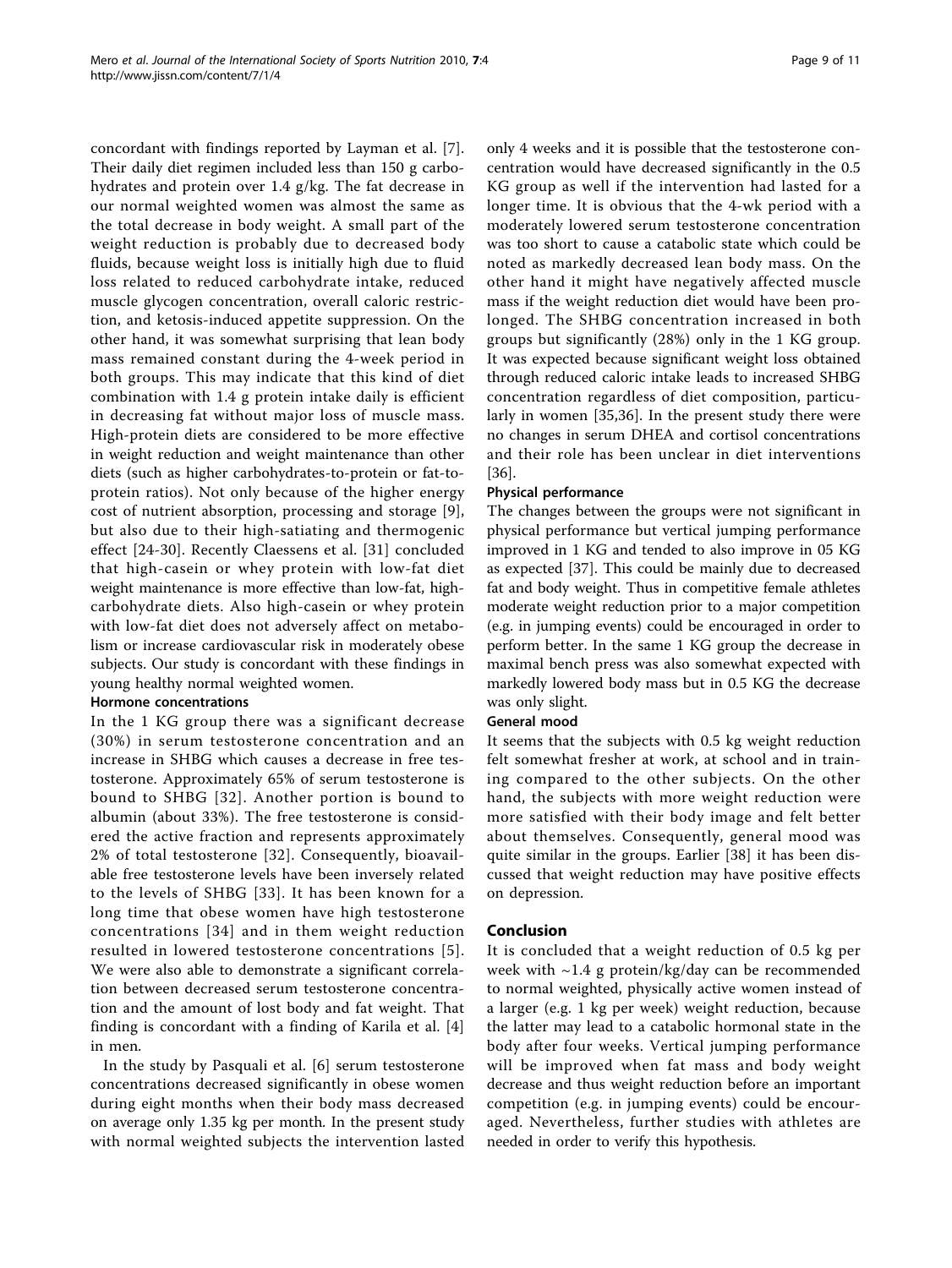#### <span id="page-9-0"></span>Acknowledgements

The authors wish to thank the subjects for excellent compliance with diet and Mrs Pirjo Luoma for assistance in DXA measurements and analysis.

#### Author details

<sup>1</sup>Department of Biology of Physical Activity, University of Jyväskylä, Jyväskylä, Finland. <sup>2</sup> Hospital Jorvi, Espoo, Finland. <sup>3</sup> Hospital Orton, Helsinki, Finland.<br><sup>4</sup> Orthopaedic Department, Gisborne, Hospital, New Zealand. Orthopaedic Department, Gisborne Hospital, New Zealand.

#### Authors' contributions

AAM conceived the study, developed the study design, participated in data acquisition and drafting the manuscript. HHu and OM developed the study design, participated in the data acquisition and assisted in drafting the manuscript. HHu and OM designed the diets and supervised the subjects during the weight reduction period. JJH assisted with the design of the study and the manuscript preparation. RP collected blood samples and analyzed them. HHo and TAMK assisted with the design of the study and drafting the manuscript. All authors have read and approved the final manuscript.

#### Competing interests

The authors declare that they have no competing interests.

#### Received: 3 November 2009

Accepted: 25 January 2010 Published: 25 January 2010

#### References

- 1. Saris WHM, Astrup A, Prentice AM, Zunft HJF, Formiguera X, Venne Verboeket-van de WPHG, Raben A, Poppitt SD, Seppelt B, Johnston S, Vasilaras TH, Keogh GF: Randomized controlled trial of changes in dietary carbohydrate/fat ratio and simple vs complex carbohydrates on body weight and blood lipids: The CARMEN study. Int J Obes 2000, 24(10):1310-8.
- 2. Poppitt SD, Keogh GF, Prentice AM, Williams DEM, Sonnemans HMW, Valk EEJ, Robinson E, Wareham NJ: [Long-term effects of ad libitum low](http://www.ncbi.nlm.nih.gov/pubmed/11756055?dopt=Abstract)[fat, high-carbohydrate diets on body weight and serum lipids in](http://www.ncbi.nlm.nih.gov/pubmed/11756055?dopt=Abstract) [overweight subjects with metabolic syndrome.](http://www.ncbi.nlm.nih.gov/pubmed/11756055?dopt=Abstract) Am J Clin Nutr 2002, 75(1):11-20.
- 3. Glass JN, Miller WC, Szymanski LM, Fernhall B, Durstine JL: [Physiological](http://www.ncbi.nlm.nih.gov/pubmed/11832875?dopt=Abstract) [responses to weight-loss intervention in inactive obese African-](http://www.ncbi.nlm.nih.gov/pubmed/11832875?dopt=Abstract)[American and Caucasian women.](http://www.ncbi.nlm.nih.gov/pubmed/11832875?dopt=Abstract) J Sports Med Phys Fitness 2002, 42(1):56-64.
- 4. Karila TAM, Sarkkinen P, Marttinen M, Seppälä T, Mero A, Tallroth K: [Rapid](http://www.ncbi.nlm.nih.gov/pubmed/18050057?dopt=Abstract) [weight loss decreases serum testosterone.](http://www.ncbi.nlm.nih.gov/pubmed/18050057?dopt=Abstract) Int J Sports Med 2008, 29:1-6.
- 5. Bates GW, Whitworth NS: [Effect of body weight reduction on plasma](http://www.ncbi.nlm.nih.gov/pubmed/6811336?dopt=Abstract) [androgens in obese infertile women.](http://www.ncbi.nlm.nih.gov/pubmed/6811336?dopt=Abstract) Fertil Steril 1982, 38(4):406-9.
- 6. Pasquali E, Antenucci D, Casimirri F, Venturoli S, Paradisi R, Fabbri R, Belestra V, Melchionda N, Barbara L: Clinical and hormonal characteristics of obese amenorrheic hyperandrogenic women before and after weight loss. Journal of Clinical Endocrinology & Metabolism 1989, 68:173-179.
- 7. Layman DK, Evans E, Baum JI, Seyler J, Erickson DJ, Boileau RA: [Dietary](http://www.ncbi.nlm.nih.gov/pubmed/16046715?dopt=Abstract) [protein and exercise have additive effects on body composition during](http://www.ncbi.nlm.nih.gov/pubmed/16046715?dopt=Abstract) [weight loss in adult women.](http://www.ncbi.nlm.nih.gov/pubmed/16046715?dopt=Abstract) J Nutr 2005, 135:1903-1910.
- 8. St Jeor ST, Howard BV, Prewitt TE, Bovee V, Bazzarre T, Eckel RH: [Dietary](http://www.ncbi.nlm.nih.gov/pubmed/11591629?dopt=Abstract) [protein and weight reduction: a statement for healthcare professionals](http://www.ncbi.nlm.nih.gov/pubmed/11591629?dopt=Abstract) [from the Nutrition Committee of the Council on Nutrition, Physical](http://www.ncbi.nlm.nih.gov/pubmed/11591629?dopt=Abstract) [Activity, and Metabolism of the American Heart Association.](http://www.ncbi.nlm.nih.gov/pubmed/11591629?dopt=Abstract) Circulation 2001, 104(15):1869-1874.
- 9. de Jonge L, Bray GA: [The thermic effect of food and obesity: a critical](http://www.ncbi.nlm.nih.gov/pubmed/9449148?dopt=Abstract) [review.](http://www.ncbi.nlm.nih.gov/pubmed/9449148?dopt=Abstract) Obesity Research 1997, 5(6):622-31.
- 10. Nair KS, Halliday D, Garrow JS: [Thermic response to isoenergetic protein,](http://www.ncbi.nlm.nih.gov/pubmed/6347500?dopt=Abstract) [carbohydrate or fat meals in lean and obese subjects.](http://www.ncbi.nlm.nih.gov/pubmed/6347500?dopt=Abstract) Clin Sci 1983, 65(3):307-312.
- 11. Jequier E: Pathways to obesity. Int J Obes 2002, 26:S12-17.
- 12. Siervo M, Boschi V, Falconi C: [Which REE prediction equation should we](http://www.ncbi.nlm.nih.gov/pubmed/12880613?dopt=Abstract) [use in normal-weight, overweight and obese women?.](http://www.ncbi.nlm.nih.gov/pubmed/12880613?dopt=Abstract) Clinical Nutrition 2003, 22(4):426.
- 13. Frankenfield D, Roth-Yousev L, Compher C: [Comparison of predictive](http://www.ncbi.nlm.nih.gov/pubmed/15883556?dopt=Abstract) [equations for resting metabolic rate in healthy non-obese and obese](http://www.ncbi.nlm.nih.gov/pubmed/15883556?dopt=Abstract) [adults: a systematic review.](http://www.ncbi.nlm.nih.gov/pubmed/15883556?dopt=Abstract) Journal of the American Dietetic Association 2005, 105(5):775-789.
- 14. Kiebzak G, Leamy L, Pierson R, Nord Z, Zhang : Measurement precision of body composition variables using the Lunar DPX-L densitometer. Journal of Clinical Densiometry 2000, 3(1):35-41.
- 15. Vermeulen A, Verdonck L, Kaufman JM: [A critical evaluation of simple](http://www.ncbi.nlm.nih.gov/pubmed/10523012?dopt=Abstract) [methods for the estimation of free testosterone in serum.](http://www.ncbi.nlm.nih.gov/pubmed/10523012?dopt=Abstract) *J Clin* Endocrinol Metab 1999, 84:3666-3672.
- 16. Hulmi JJ, Ahtiainen JP, Selanne H, Volek JS, Hakkinen K, Kovanen V, Mero AA: [Androgen receptors and testosterone in men](http://www.ncbi.nlm.nih.gov/pubmed/18455389?dopt=Abstract)–effects of [protein ingestion, resistance exercise and fiber type.](http://www.ncbi.nlm.nih.gov/pubmed/18455389?dopt=Abstract) J Steroid Biochem Mol Biol 2008, 110:130-137.
- 17. Komi PV, Bosco C: Utilization of stored elastic energy in leg extensor muscles by men and women. Medicine and Science in Sport 1987, 10(4):261-265.
- 18. Remer T: [Influence of nutrition on acid-base balance metabolic aspects.](http://www.ncbi.nlm.nih.gov/pubmed/11842946?dopt=Abstract) Eur J Nutr 2001, 40:214-220.
- 19. Vaszquez JA, Adibi SA: [Protein sparing during treatment of obesity:](http://www.ncbi.nlm.nih.gov/pubmed/1556948?dopt=Abstract) [ketogenic versus nonketogenic very low caloric diet.](http://www.ncbi.nlm.nih.gov/pubmed/1556948?dopt=Abstract) Metabolism 1992, 41:406-414.
- 20. Bell JD, Margen S, Calloway DH: [Ketosis, weight loss, uric acid, and](http://www.ncbi.nlm.nih.gov/pubmed/4887615?dopt=Abstract) [nitrogen balance in obese women fed single nutrients at low caloric](http://www.ncbi.nlm.nih.gov/pubmed/4887615?dopt=Abstract) [levels.](http://www.ncbi.nlm.nih.gov/pubmed/4887615?dopt=Abstract) Metabolism 1969, 18:193-208.
- 21. Papadoyannakis NJ, Stefanidis CJ, McGeown M: [The effect of correction of](http://www.ncbi.nlm.nih.gov/pubmed/6089541?dopt=Abstract) [metabolic acidosis on nitrogen and potassium balance of patients with](http://www.ncbi.nlm.nih.gov/pubmed/6089541?dopt=Abstract) [chronic renal failure.](http://www.ncbi.nlm.nih.gov/pubmed/6089541?dopt=Abstract) Am J Clin Nutr 1984, 40:623-627.
- 22. Gougeon-Reyburn R, Lariviere F, Marliss EB: [Effects of bicarbonate](http://www.ncbi.nlm.nih.gov/pubmed/1897560?dopt=Abstract) [supplementation on urinary mineral excretion during very low energy](http://www.ncbi.nlm.nih.gov/pubmed/1897560?dopt=Abstract) [diets.](http://www.ncbi.nlm.nih.gov/pubmed/1897560?dopt=Abstract) Am J Med Sci 1991, 302:67-74.
- 23. Dawson-Hughes B, Harris SS, Ceglia L: [Alkaline diets favor lean tissue](http://www.ncbi.nlm.nih.gov/pubmed/18326605?dopt=Abstract) [mass in older adults.](http://www.ncbi.nlm.nih.gov/pubmed/18326605?dopt=Abstract) Am J Clin Nutr 2008, 87:662-665.
- 24. Due A, Toubro S, Skov AR, Astrup A: [Effect of normal-fat diets, either](http://www.ncbi.nlm.nih.gov/pubmed/15303109?dopt=Abstract) [medium or high in protein, on body weight in overweight subjects: a](http://www.ncbi.nlm.nih.gov/pubmed/15303109?dopt=Abstract) [randomized 1-year trial.](http://www.ncbi.nlm.nih.gov/pubmed/15303109?dopt=Abstract) Int J Obes Relat Metab Disord 2004, 28:1283-1290.
- 25. Skov AR, Toubro S, Ronn B, Holm L, Astrup A: Randomized trial on protein vs. carbohydrate in ad libitum fat reduced diet for the treatment of obesity. International Journal of Obesity Related Metabolic Disorders 1999, 23:528-536.
- 26. Westerterp-Plantenga MS: [The significance of protein in food intake and](http://www.ncbi.nlm.nih.gov/pubmed/14557793?dopt=Abstract) [body weight regulation.](http://www.ncbi.nlm.nih.gov/pubmed/14557793?dopt=Abstract) Curr Opin Clin Nutr Metab care 2003, 6:635-638.
- 27. Westerterp-Plantenga MS, Lejeune MP, Nijs I, van Ooijen M, Kovacs EM: [High protein intake sustains weight maintenance after body weight loss](http://www.ncbi.nlm.nih.gov/pubmed/14710168?dopt=Abstract) [in humans.](http://www.ncbi.nlm.nih.gov/pubmed/14710168?dopt=Abstract) Int J Obes Relat Metab Disord 2004, 28:57-64.
- 28. Lejeune MP, Kovacs EM, Westerterp-Plantenga MS: [Additional protein](http://www.ncbi.nlm.nih.gov/pubmed/15788122?dopt=Abstract) [intake limits weight regain after weight loss in humans.](http://www.ncbi.nlm.nih.gov/pubmed/15788122?dopt=Abstract) Br J Nutr 2005, 93:281-289.
- 29. Lejeune MP, Westerterp KR, Adam TC, Luscombe-Marsh ND, Westerterp-Plantenga MS: Ghrelin and glucagon-like peptide 1 concentrations, 24-h satiety, and energy and substrate metabolism during a high-protein diet and measured in a respiration chamber. Am J Clin MNutr 2006, 83:89-94.
- 30. Weigle DS, Breen PA, Matthys CC, Callahan HS, Meeuws KE, Burden VR, et al: [A high-protein diet induces sustained reductions in appetite, ad](http://www.ncbi.nlm.nih.gov/pubmed/16002798?dopt=Abstract) [libitum caloric intake, and body weight despite compensatory changes](http://www.ncbi.nlm.nih.gov/pubmed/16002798?dopt=Abstract) [in diurnal plasma leptin and ghrelin concentrations.](http://www.ncbi.nlm.nih.gov/pubmed/16002798?dopt=Abstract) Am J Clin Nutr 2005, 82:41-48.
- 31. Claessens M, van Baak MA, Monsheimer S, Saris WHM: The effect of a lowfat, high-protein or high-carbohydrate ad libitum diet on weight loss maintenance and metabolic risk factors. Int J Obes 2009, 33:296-304.
- 32. Allen NE, Appleby PN, Davey GK, Key TJ: [Lifestyle and nutritional](http://www.ncbi.nlm.nih.gov/pubmed/12074505?dopt=Abstract) [determinants of bioavailable androgens and related hormones in British](http://www.ncbi.nlm.nih.gov/pubmed/12074505?dopt=Abstract) [men.](http://www.ncbi.nlm.nih.gov/pubmed/12074505?dopt=Abstract) Cancer Causes Control 2002, 13:353-363.
- 33. Vermeulen A: Physiology of the testosterone-binding globulin in man. Ann NYAcad Sci 1988, 538:103-111.
- 34. Wabtisch M, Hauner H, Heinze E, Böckmann A, Benz R, Mayer H, Teller W: [Body fat distribution and steroid hormone concentrations in obese](http://www.ncbi.nlm.nih.gov/pubmed/8530585?dopt=Abstract) [adolescent girls before and after weight reduction.](http://www.ncbi.nlm.nih.gov/pubmed/8530585?dopt=Abstract) Journal of Clinical Endocrinology and Metabolism 1995, 80:3469-3475.
- 35. Bootwood N, Hamilton-Fairley D, Kiddy D, Robinson S, Franks S: Sex hormone-binding globulin and female reproductive function. *J Steroid* Biochem Molec Biology 1995, 53(1-6):529-531.
- 36. Morisset AS, Blouin K, Tchernof A: [Impact of diet and adiposity on](http://www.ncbi.nlm.nih.gov/pubmed/18752474?dopt=Abstract) [circulating levels of sex hormone-binding globulin and androgens.](http://www.ncbi.nlm.nih.gov/pubmed/18752474?dopt=Abstract) Nutrition Reviews 2008, 66(9):506-516.